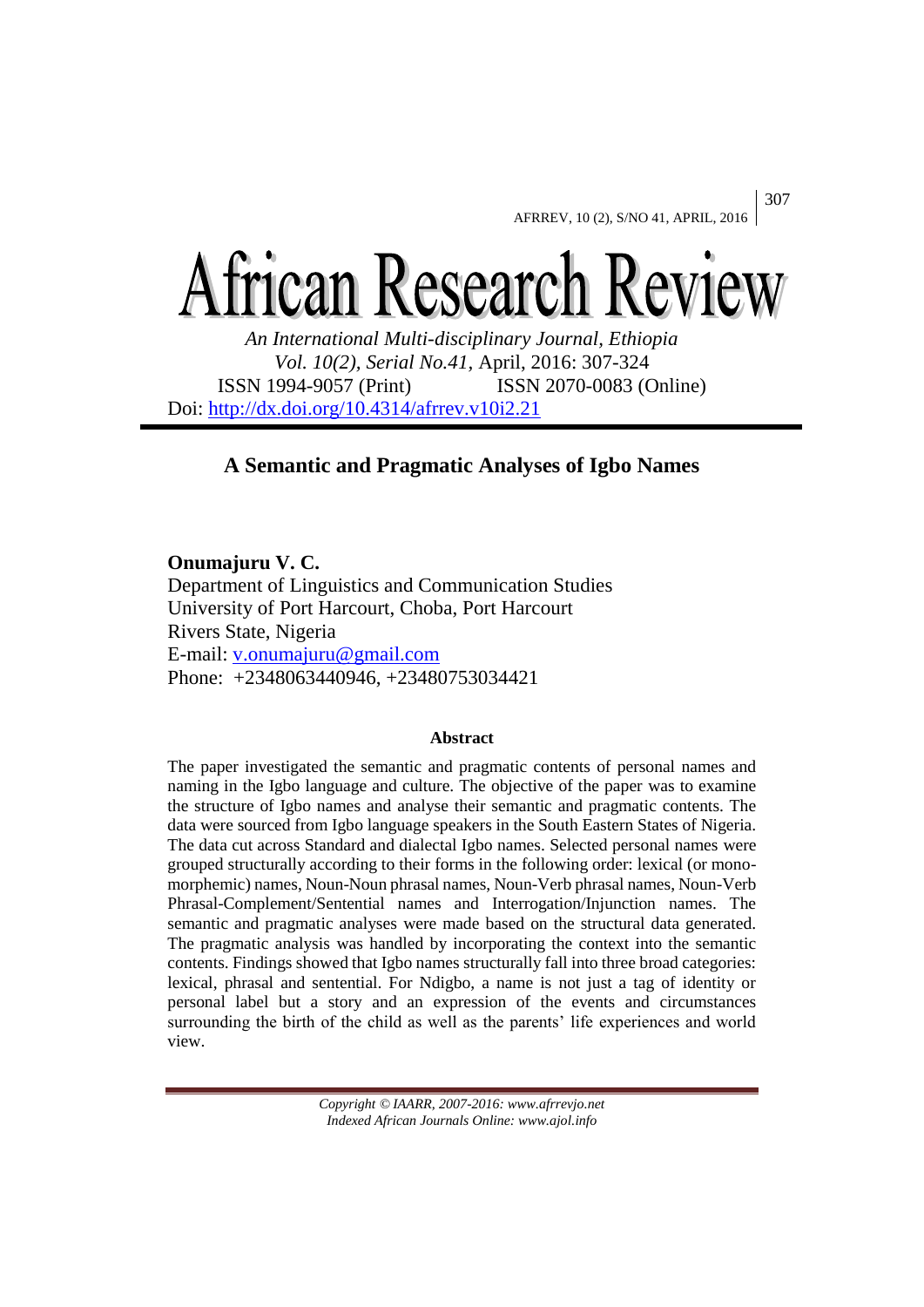**Key words:** personal names, Igbo, semantic content, pragmatic content, structure.

#### **Background to the Study**

The paper is an attempt to examine the structural, semantic and pragmatic aspects of meaning in the Igbo naming system. Igbo is a term which refers both to a people and to their language. For the people, the term is referred to as Ndigbo or Igbo people and for the language, it is referred to as the Igbo language. The language is spoken by Ndigbo who are one of the major ethnic groups in the South Eastern part of an entity known as Nigeria. The landmass of Ndigbo is divided into two unequal parts by the Niger River with the result that the greater portion lies in what constitutes the South Eastern State which comprise the following five states: Abia, Anambra, Ebony, Enugu and Imo. The smaller portion west of the Niger is part of what constitutes the present Delta State and parts of Rivers State but our data are drawn mainly from the Igbo spoken in the South Eastern States.

Name is as important to the Igbo as the birth of a child because the parents express all their expectations in life in the name they give to their children. From the names children bear, one can guess the intentions/life-experiences and or expectations of the parents. The Hebrews as well as the Igbos observe the naming ceremony with feasting and great joy. It takes place generally seven Igbo weeks (i.e. twenty-eight days) after the birth of a child. For the Hebrews as well as for the Igbos, the name-giver who is supposed to be one of the elder relatives takes into consideration the circumstances surrounding the family (the situation of the parents, the number of children and their sexes before the child in question, their social and financial standing). In fact, a lot of things are taken into consideration before framing a name for an Igbo child. Both male and female relatives are invited for the naming ceremony and they are well entertained. Two or more names may be given to a child depending on the family.

Naturally, every Igbo child has a name given to him/her by his/her 'chi' i.e. his or her personal god. This name is derived from the deity of the market day in which the child is born. Of the four native market days in Igbo (Afor, Nkwo, Eke, Orie/Oye), any child born on any of these days has the name of the market day as his/her natural or general name whether he/she appropriates it or not. The other names that follow are always more significant and meaningful for the family and the relatives. It is so because of the choice the parents and relatives have to choose a name where they can express their mind to God, the giver of the child and as a result, such names are carefully selected so as to remember the circumstances and incidents of the birth. For this reason, Igbo name is a story, a book or a dictionary itself. The circumstances may concern the mother of the child, sometimes they may concern the father and sometimes again they may concern the entire family. In some cases, the circumstances may be religious. It is probably the prophetic situation that accounts for the divine presence in most Igbo and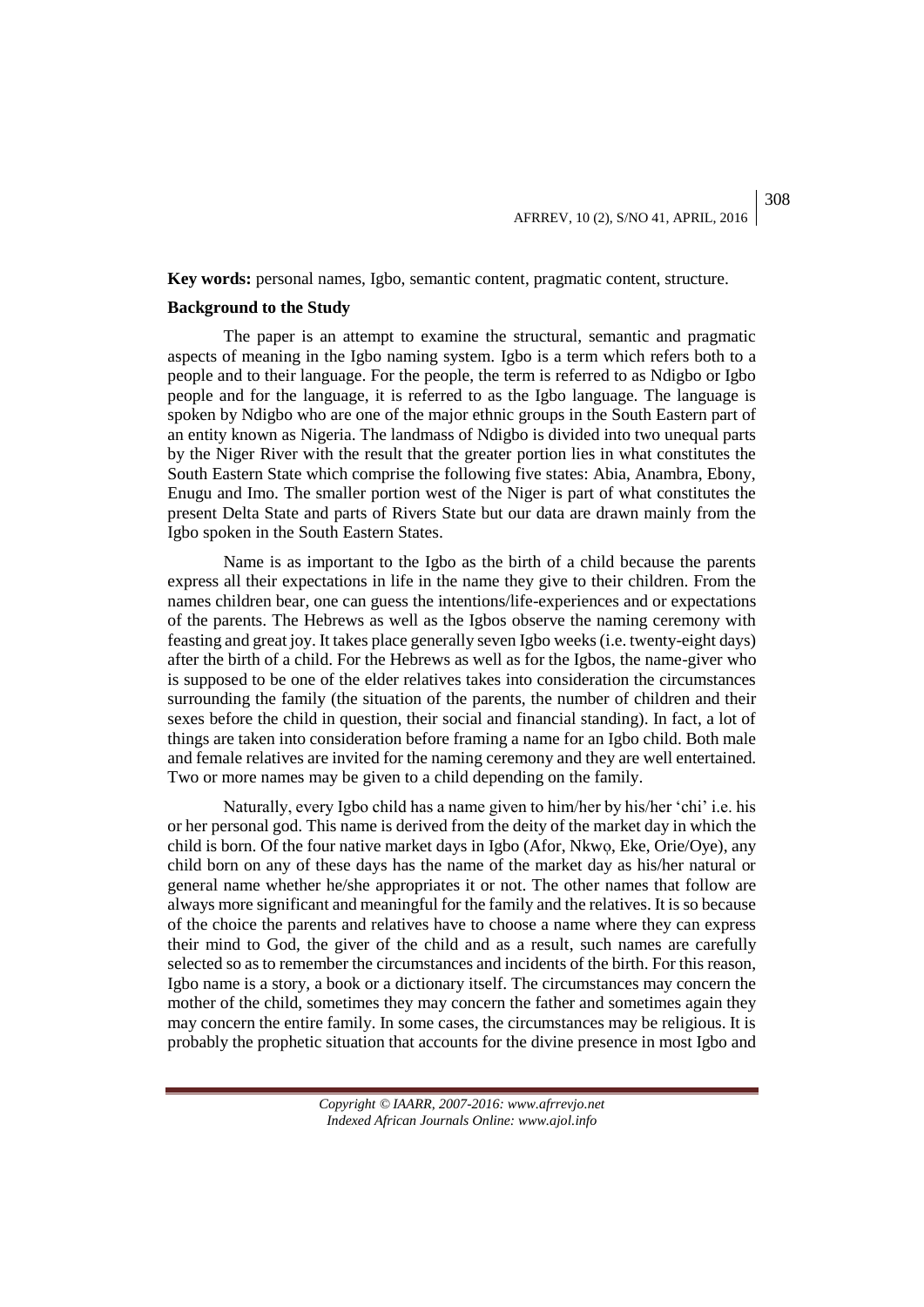Hebrew names. This is the most impressive characteristic of the two customs because it shows the people's close relationship and trust in God. The names in this context express the power and the mercy of God, the help expected from him, the feeling of kinship with him. Sometimes these names relate to their beliefs, the divine elements being understood.

A close examination of Igbo names shows the supreme importance attached to religion in the life of the Igbo people. There are however names which show revengeful spirits, indignation or jealousy, depending on the sentiment that is uppermost in the mind of the parents, relative or the name-giver at the time. The majority of the names show in one way or the other the people's awareness of their complete dependence on the spiritual beings, namely the supreme God, the minor deities and the ancestral spirits. Just as language gives expression to reality depending on the perspective of consideration, analogously names can be used to show what the name-giver thinks and feels about the person named.

#### **Statement of the Problem**

A name is naturally a story or history in the Igbo culture. It represents the essential events or circumstances surrounding individuals at the time of their birth. In recent times, many of these Igbo names appear to lose their meaning as a result of excessive clipping. The meanings of most of these names become opaque with time and some are completely lost. This paper investigates the semantic content of selected Igbo names by examining the structures through morpheme to morpheme analyses.

#### **Objective**

The objective of the paper is to examine the structure of some Igbo names and establish their semantic and pragmatic content.

#### **Methodology**

A corpus of both male and female Igbo names is constituted. The names are grouped according to their structure: lexical, phrasl and sentential names.

#### **Review of Literature**

Lyons (1977 Pg.32) describes language as an instrument of communication; he defines meaning as a pre-theoretical intuitive term. Crystal (1997 Pg. 213) describes language as the concrete act of speaking, writing or signing (sign language according to him) in a given situation. Yule (1996 Pg. 114) exposes different aspects of meaning and describes the conventional/conceptual meaning as meaning conveyed by the use of words and sentences in the language.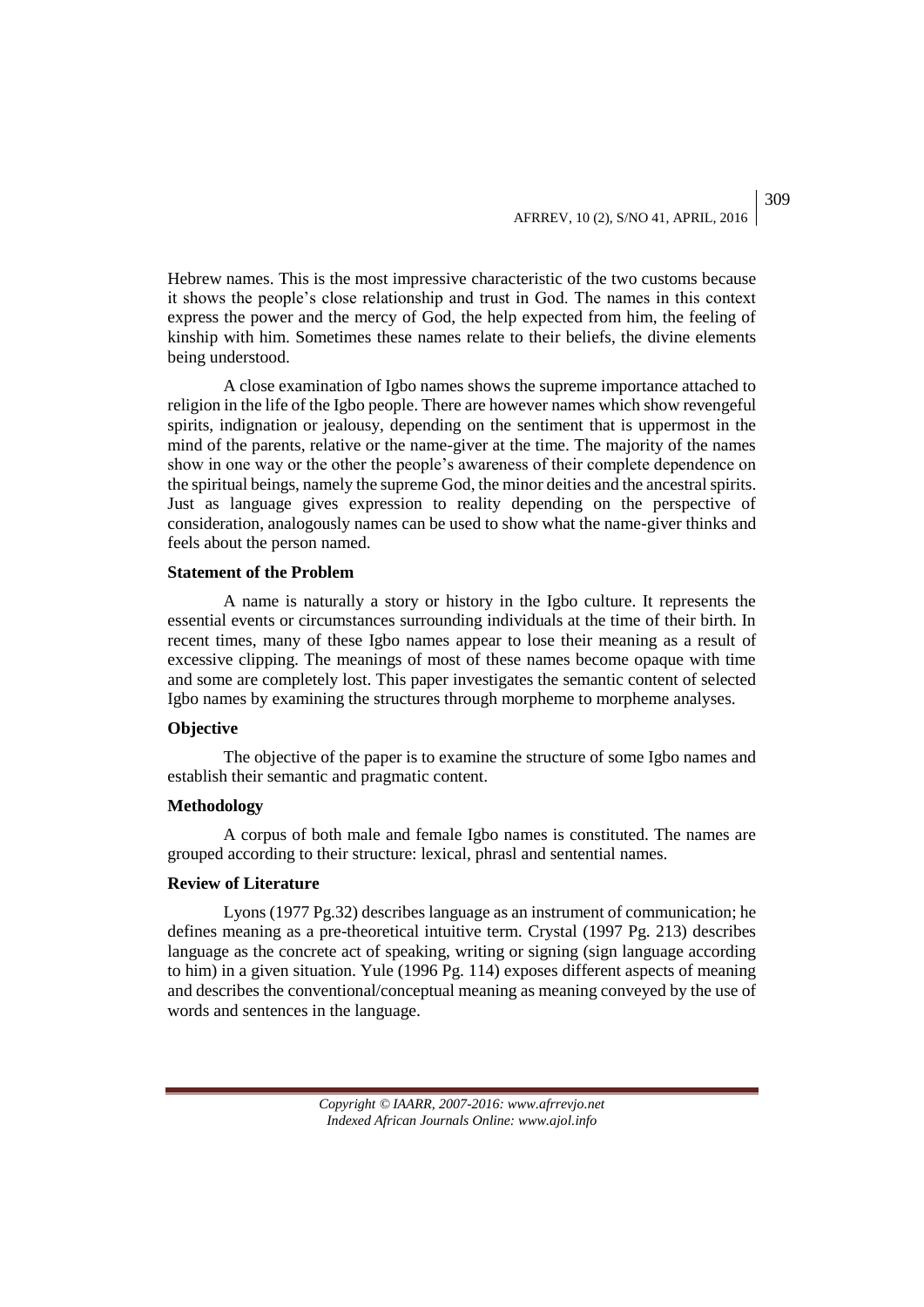Mbonu (2010 Pg. Xiv) defines a personal name in Igbo as a story. She opines that a name functions as a place-holder, social location and a part of belonging in most African societies. Ezeanya (1994 Pg.9) states that naming is as important to the Igbo as it was to the Hebrews of old. He remarks that a person receives a new name to indicate a change in his rank or in his appointment to a new post.

Following Ezeanya, Mbonu (2010 Pg. 70) reiterates that in Igbo tradition, given names represent a family story while taken names express a person's current history. She argues that personal names in Igbo society are powerful symbols and words that act as markers.

Nwigwe (2001 Pg. 75) discloses that the names of the four market days in Igbo (Afor, Nkwo, Eke, Orie/Oye) derive their names from divinities and that a child born on any of ttese days automatically adopts the market day name as his/her natural or general name. He however maintains that the other names given to the child are more significant and meaningful for the family and the relatives and as a result, such names are carefully selected so as to remember and incorporate the circumstances and incidents of the birth.

#### **Structural Description of Igbo Names**

This section attempts a structural analysis of selected Igbo names. By convention, there are separate names for male and separate names for female children. There are however cases of shared/unisex names where male and female children are given the same name. But whether they are male or female names, it is observed that each Igbo name can be structurally analyzed. All Igbo names are lexicalized sentences and so they are written as one word.

#### **Procedure for the Structural Description**

We draw some male, female and unisex names and group them as observed in the Igbo name structure as in the following order:

- Lexical names
- Noun-noun phrase
- Noun-verb phrase
- Noun-verb-complement/sentential
- Interrogative
- Imperative/injunction/exaltation

By lexical names, we mean one word names which though were sentences but were clipped for so long that people tend to forget their components. The following are examples of lexical names:

- Obi, Ada, Eze. Ibe, Uba, Agu, Ugwu, Egwu, Ilo, Enyi etc.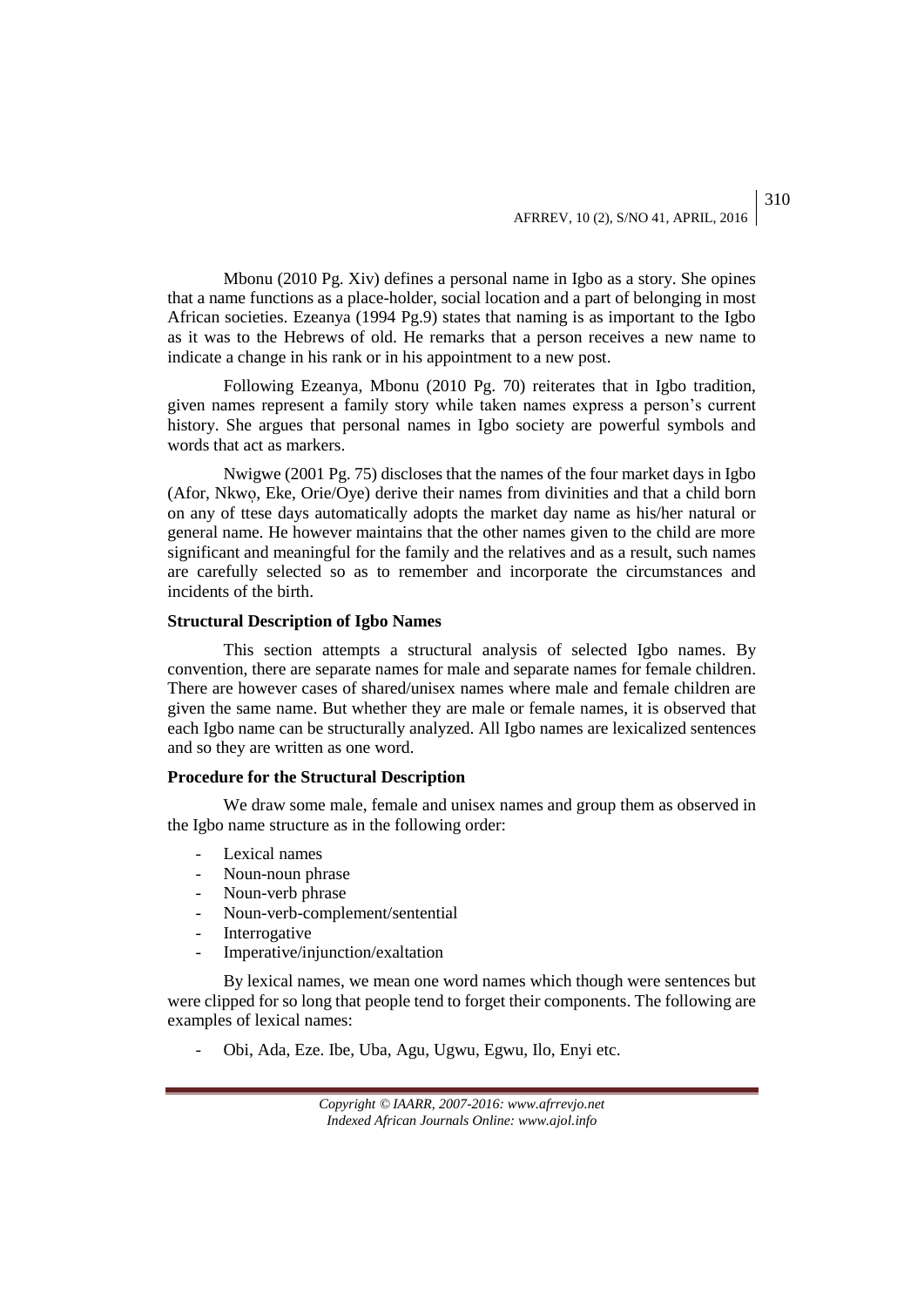A. The following is a group of noun-noun Igbo names designed for male children:

| <b>Name</b>      | <b>Components</b>                                         |  |  |  |  |  |
|------------------|-----------------------------------------------------------|--|--|--|--|--|
| Dike             | $di'$ husband' + ike 'power' (courageous/powerful person) |  |  |  |  |  |
| Ezeuzo           | eze 'king + $\mu$ zo 'way/road' (king of the road)        |  |  |  |  |  |
| Igwedibia        | igwe 'multitude'+dibia 'doctor/diviner'<br>(a renowned    |  |  |  |  |  |
|                  | doctor/native doctor)                                     |  |  |  |  |  |
| <b>Ikechukwu</b> | ike 'power' + 'chukwu' 'God' (God's power)                |  |  |  |  |  |
| Nwachukwu        | nwa 'child' + 'chukwu' 'God' (child of God)               |  |  |  |  |  |
| Obinna           | Obi 'heart' + nna 'father/God' ('father's heart)          |  |  |  |  |  |
| Okechwukwu       | Oke 'share' + Chukwu 'God' (God's case)                   |  |  |  |  |  |
| Okwuchukuw       | okwu 'word' + Chukwu 'God's (God's case)                  |  |  |  |  |  |
| Ugochukwu        | ugo 'glory' + Chukwu 'God' (God's glory)                  |  |  |  |  |  |
| Osondu           | Oso 'race' + ndu 'life' (race of life).                   |  |  |  |  |  |
| Uzondu           | uzo 'way' + ndu 'life' (race of life)                     |  |  |  |  |  |

B. The following is a group of noun-noun Igbo names for female children:

| <b>Name</b> | <b>Components</b>                                           |
|-------------|-------------------------------------------------------------|
| Adaaku      | ada 'daughter' + aku 'wealth' (daughter of wealth)          |
| Adaeze      | ada 'daughter' + eze 'king' (king's daughter)               |
| Adaobi      | ada 'daughter' + obi 'palace' (Daughter of the palace)      |
| Adaora      | ada 'daughter' + ora 'people' (The people's daughter)       |
| Ebelechukwu | ebele 'mercy' + Chukwu 'God' (God's mercy)                  |
| Egooyibo    | ego 'money' + oyibo 'foreign' (Foreign money)               |
| Nwaaku      | nwa 'child' + aku 'wealth' (child of wealth/fortune)        |
| Ugboaku     | ugbo 'vehicle' $+$ aku 'wealth'<br><i>(vehicle)</i><br>- of |
|             | wealth/fortune)                                             |

C. The following is a group of noun-verb Igbo names designed for male children.

| Name                   | Components                                                                                                        |
|------------------------|-------------------------------------------------------------------------------------------------------------------|
| Akakuru<br>Chukwucheta | aka 'hand' + kuru 'carry' + 'nwa' (let hand carry child)<br>Chukwu 'God' + cheta 'remember' (let God<br>remember) |
| <b>Ibekwe</b>          | ibe 'Kinsmen' + kwe 'agree' (if kinsmen agree)                                                                    |
| Ifeedi                 | ife 'something' $+$ di 'is/remain' (let the head remain<br>upwards)                                               |
| Isiguzoro              | isi 'head' +guzoro 'stay/remain' (let the head remain<br>upwards)                                                 |
| Nnamdi                 | nnam 'my father' + di 'lives' (my father exists)                                                                  |

*Copyright © IAARR, 2007-2016: www.afrrevjo.net Indexed African Journals Online: www.ajol.info*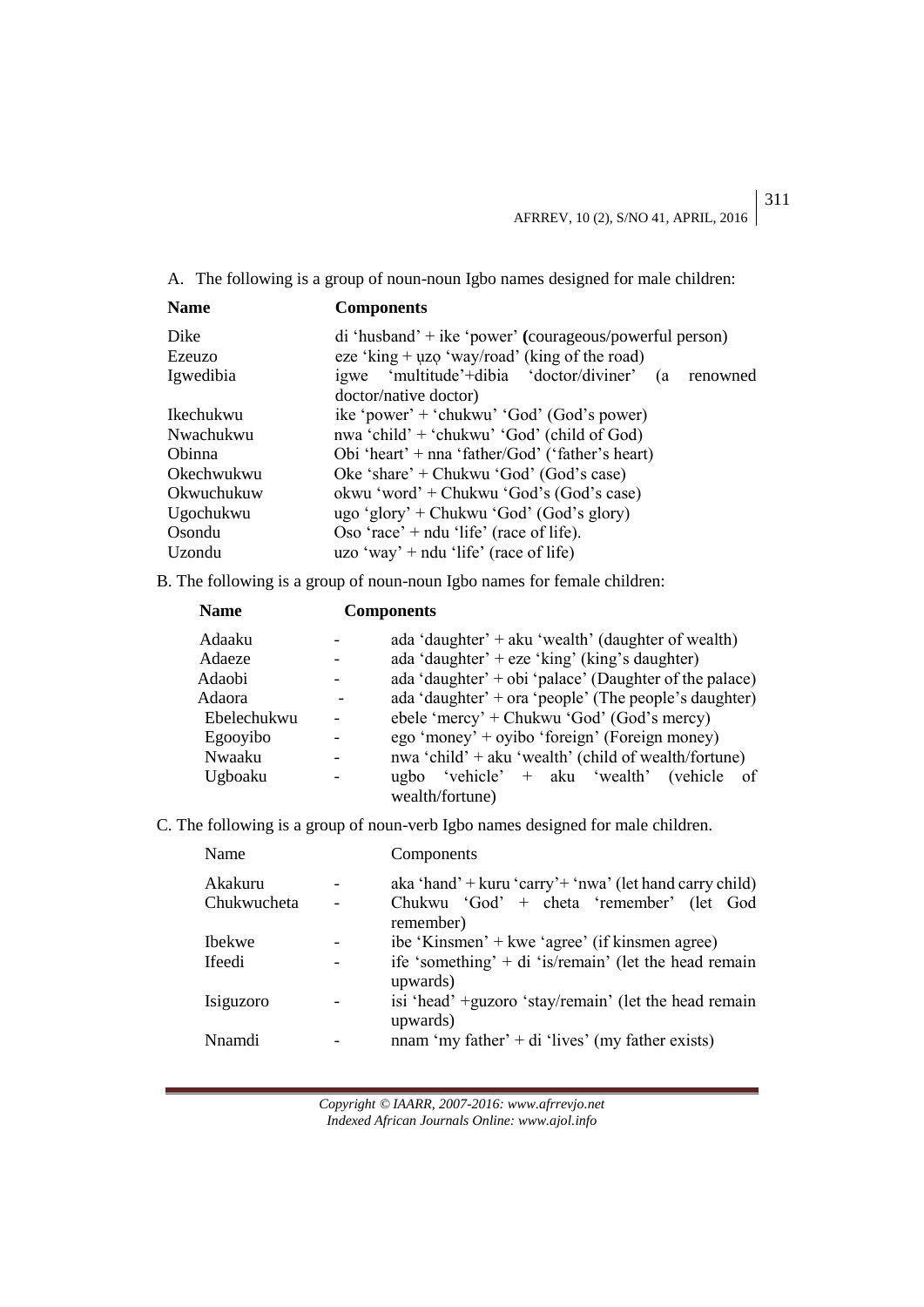| Onukwube  | Onu 'mouth' + kwube 'start talking' (let the mouth start |
|-----------|----------------------------------------------------------|
|           | talking)                                                 |
| Onumajuru | onuma 'anger/rage + juru 'cease' (let anger cease)       |
| Udoka     | udo 'peace' + $ka$ 'surpasses' (peace is supreme)        |
| Umekwulu  | ume 'miscarriage/abortion'+kwulu 'cease' (let the        |
|           | untimely death Cease), etc.                              |

D. The following is a group of noun-verb Igbo designed for female children

| Name     | Components                                                 |
|----------|------------------------------------------------------------|
| Chimalu  | Chi 'God' + malu 'gives' (God gives)                       |
| Chinenye | - Chi 'God' + nenye 'gives (God gives)                     |
| Chinyelu | - Chi 'God' + nyelu 'has given' (God has given/God's gift) |
| Chisom   | Chi 'God' +som 'follow me' (God follows me)                |
| Chitoo   | Chi 'God'+ zoba 'begin to save' (let God save)             |

The noun-verb Igbo names of male and female are exactly the same with sentential names. The difference is that the complement is not overtly expressed in the noun-verb as it is in the sentential. We separated them here for structural analysis but will combine them in the semantic analysis. The noun-verb constructions are the more lexicalized form of the sentential constructions.

E. The following is a group of noun-verb complement names designed for male children.

| Agha   | Di   | N'         | Uno   |                                 |
|--------|------|------------|-------|---------------------------------|
| War    | be   | prep       | house | Aghadinuno 'War is in the house |
| Aka    | Na   | Egbu       |       | Akanegbu 'Hand is killing'      |
| Hand   | aux  | kill       |       |                                 |
| Ako    | bu   | Ndu        |       | Akobundu 'Wisdom is life'       |
| Wisdom | be   | Life       |       |                                 |
| Ani    | Agba | <b>Oso</b> |       | Anagboso 'Land does not run'    |
| land   | Neg. | run        |       |                                 |
| Azu    | Bu   | Ike        |       | Azubike 'Support is strength    |
| back   | be   | power      |       |                                 |
| Chi    | Bu   | <b>UZO</b> |       | Chibuzo 'God is road/way        |
| God    | be   | road/way   |       |                                 |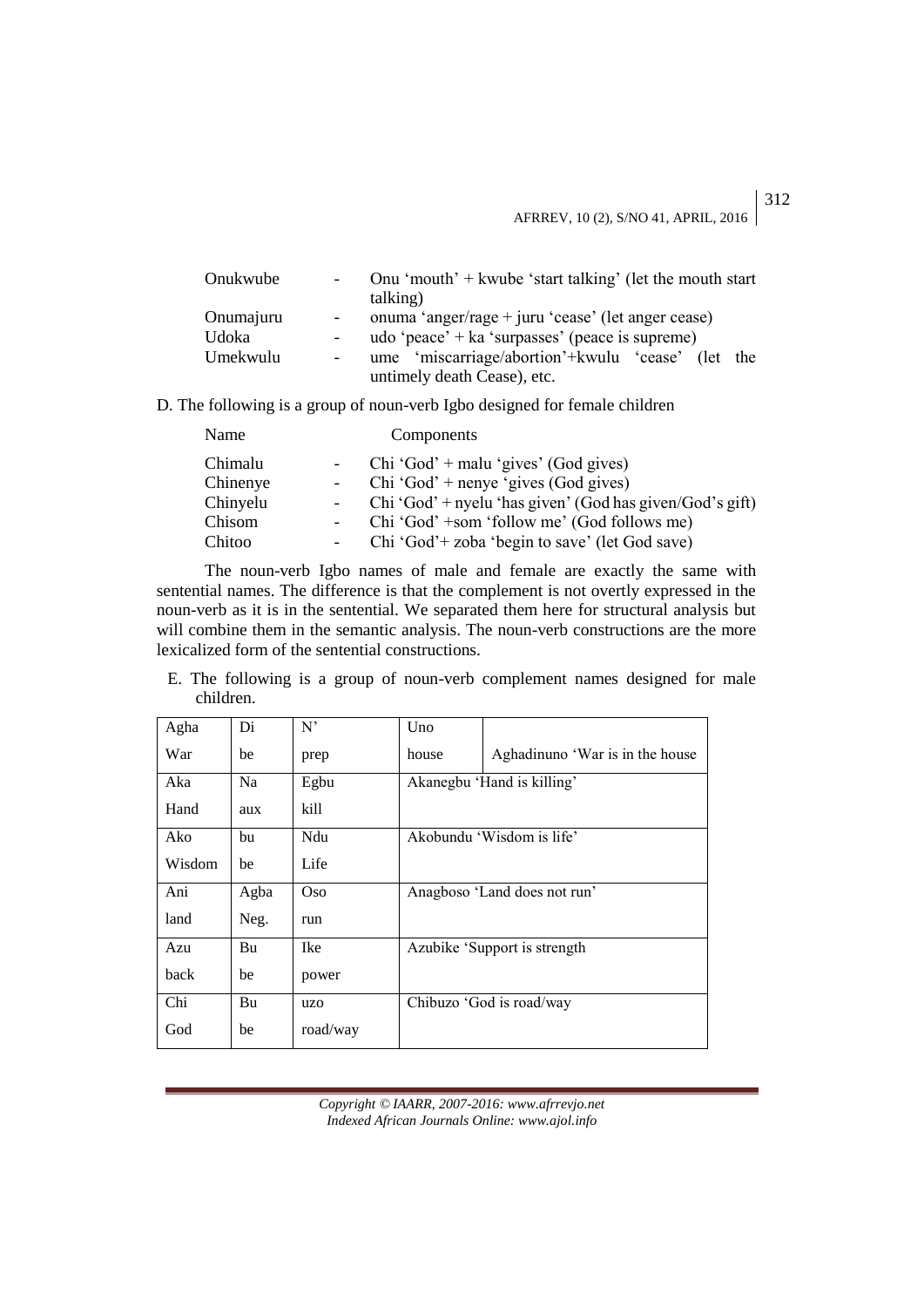| Chi   | bu    | <b>uzo</b>     | Chibuzo 'God leads the way'                |
|-------|-------|----------------|--------------------------------------------|
| God   | leads | road/way       |                                            |
| Chi   | Ji    | oke            | Chijioke 'God apportions gifts'            |
| God   | hold  | share          |                                            |
| Onwu  | bu    | alili          | Onwubualili 'Death is a torment'           |
| death | be    | regret/torment |                                            |
| uzu   | akpu  | ndu            | Uzuakpundu 'Blacksmith does not weld life' |

**F.** The following is a group of sentential Igbo names specially designed for females.

| Mma<br>Beauty      | gwu<br>finish | lu<br>past        | aku<br>wealth      |           | Mmagwulaku<br>'Beauty<br>that<br>exhausted wealth' |
|--------------------|---------------|-------------------|--------------------|-----------|----------------------------------------------------|
| Ndidi<br>Patience  | a<br>pref     | maka<br>beautiful | Superlative        |           | Ndidiamaka 'patience is very<br>good'              |
| Nwanyi<br>woman    | a<br>Pref.    | bia<br>come       |                    |           | Nwaanyiabia 'a woman has come'                     |
| Nwa<br>Child       | bu<br>he      | Ugo<br>glory      |                    |           | Nwabugo 'child is glory'                           |
| nwa<br>Child       | ka<br>pass    | ego<br>money      |                    |           | Nwakaego 'child surpasses money'                   |
| nwa<br>Child       | nne<br>mother | ka<br>pass        |                    |           | Nwanneka 'relation surpasses all things'           |
| $\Omega$<br>He/she | Bia<br>come   | Ga<br>aux         | E<br>Pref          | Li<br>eat | Obiageli 'she comes to enjoy'                      |
| $\Omega$<br>He/she | bia<br>come   | na<br>prep        | uju<br>plenty      |           | Obianuju 'She comes in abundance'                  |
| Uzo<br>Road/way    | a             | ma<br>pref.       | Ka<br>Good<br>pass | good'     | Uzoamaka 'the road/way is very                     |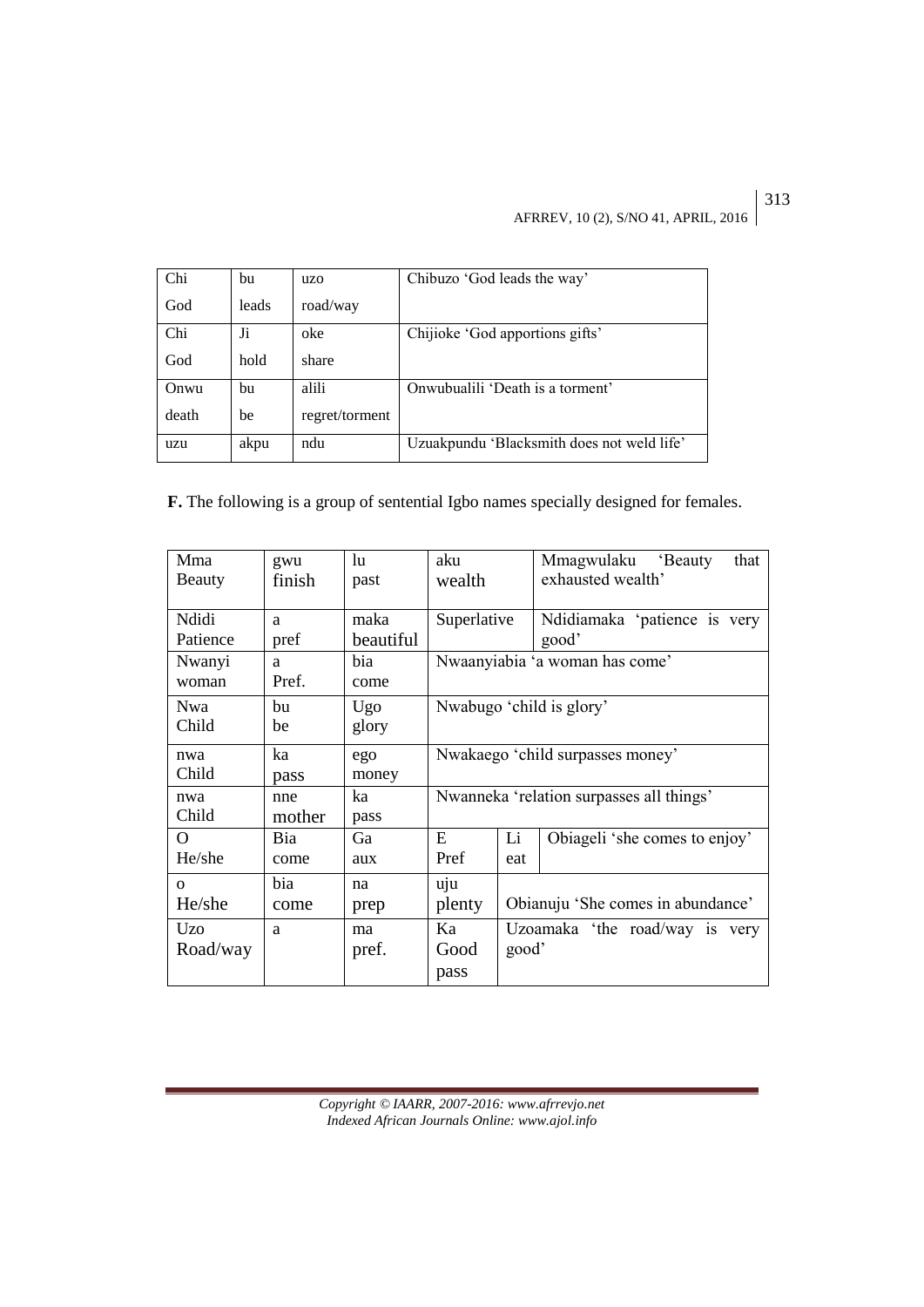| A        | fulu   | Chi        | anya                                |                         |       |                                       |
|----------|--------|------------|-------------------------------------|-------------------------|-------|---------------------------------------|
| Pro.     | see    | God        | eye                                 |                         |       | Afuluchianya 'Does one see God'?      |
| A        | ma     | ndi        | a                                   | na                      | eze   | Amandaneze 'Does                      |
| Pro.     | know   | those      | pref.                               | Aux.                    | Avoid | one know who to                       |
|          |        |            |                                     |                         |       | avoid'?                               |
| $\Omega$ | bu     | na         | ike                                 | mmadu                   | 'Does | it depend<br>the<br>on                |
| Pro.     | be     | prep.      | power                               | person                  |       | power of man?                         |
| Onye     | bu     | chi        |                                     | Onyebuchi 'Who is God'? |       |                                       |
| who      | be     | God        |                                     |                         |       |                                       |
| onye     | ka     | chi        | Onyekachi 'who is greater than God' |                         |       |                                       |
| who      | pass   | God        |                                     |                         |       |                                       |
| onye     | dika   | Chukwu     |                                     |                         |       | Onyedikachukwu 'who is like God'?     |
| who      | like   | God        |                                     |                         |       |                                       |
| onye     | ka     | ozulu      |                                     |                         |       |                                       |
| who      | foc.   | Sufficient |                                     |                         |       | Onyekaozulu 'who is self-sufficient'? |
| onye     | ma     | echi       |                                     |                         |       |                                       |
| who      | knows  | tomorrow   |                                     |                         |       | Onyemaechi 'who knows tomorrow'?      |
| onye     | nwe    | uwa        |                                     |                         |       |                                       |
| who      | posses | world      |                                     |                         |       | Onyenwuwa 'who own the world'?        |

**G.** The following is a group of interrogative phrasal Igbo names designed for male children.

H. The following is a group of interrogative phrasal Igbo names designed for female children.

| a        | fulu      | enu          | anya                             |          | Afuluenuanya 'Does one see God'? |
|----------|-----------|--------------|----------------------------------|----------|----------------------------------|
| pro      | see       | heaven       | eye                              |          |                                  |
| a<br>pro | ga<br>Aux | egbu<br>kill | Agaegbu 'Does one need to kill'? |          |                                  |
| A        |           | Uche         | Chukwu                           |          | Amauche 'Does one know the mind  |
|          | ma        |              |                                  |          |                                  |
| pro      | ma        | mind         | God                              | of God'? |                                  |
| $\Omega$ | bu        | m            | na                               | eke      | Obumnaeke 'Am I the              |
| it       | be        | me           | prep                             | creator  | creator?                         |
| $\Omega$ | bu        | m            | na                               | eme      | Obumnneme 'Am I the              |
| it       | be        | me           | prep                             | do       | doer??                           |

*Copyright © IAARR, 2007-2016: www.afrrevjo.net Indexed African Journals Online: www.ajol.info*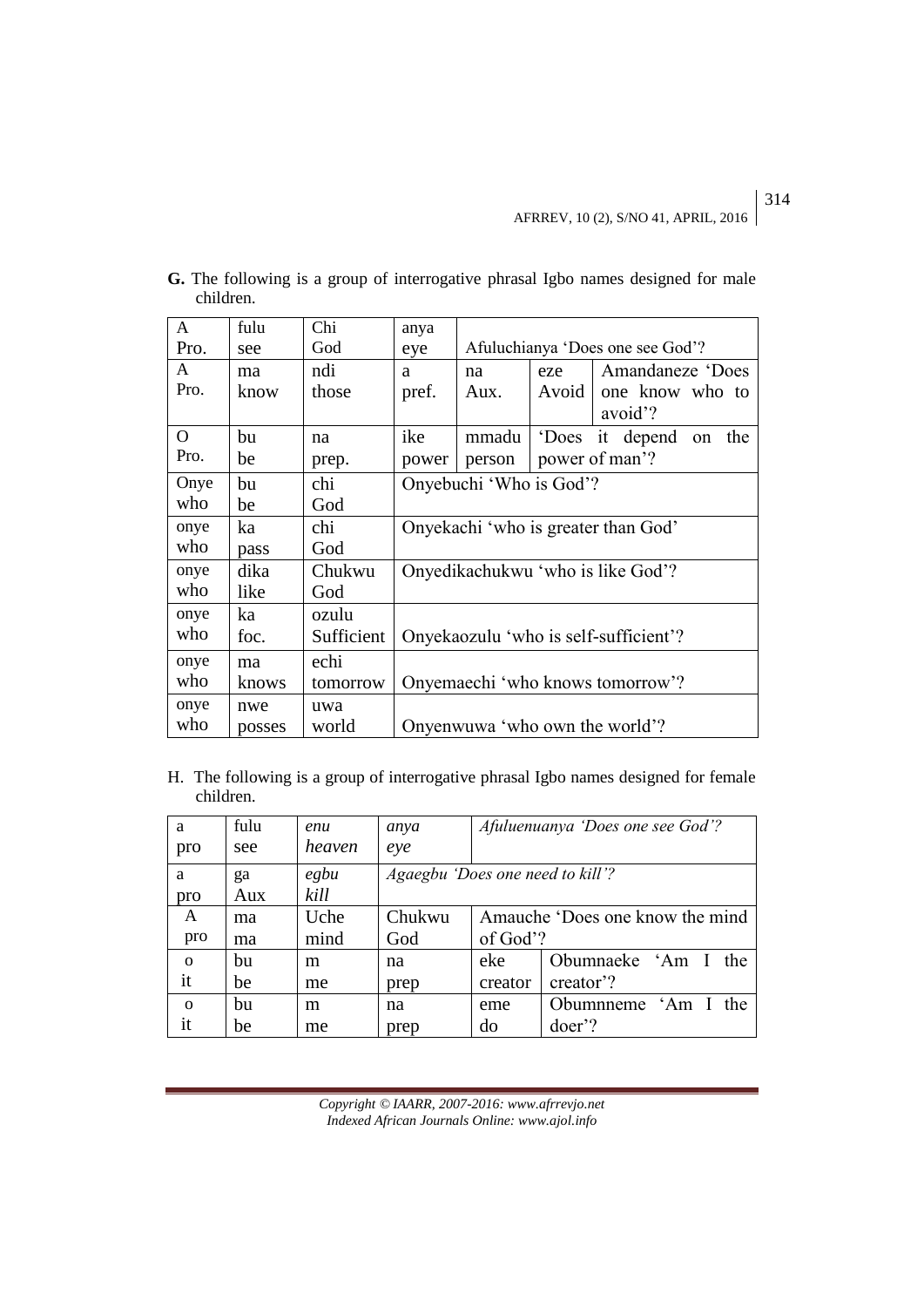| le<br>many | be         | mma<br>good | Oledimma 'How many are good'?   |
|------------|------------|-------------|---------------------------------|
| le<br>many | ka<br>pass | mma<br>good | Olekamma 'How many are better'? |

#### **Structurally Miscellaneous Other Names**

The following is a group of Igbo names that can be grouped structurally as miscellaneous in other words, the names are expressed either as injunction, imperative, supplication or prayer.

| Emenanjo         | Don't do evil.                          |
|------------------|-----------------------------------------|
| Ekwutosi         | Don't talk evil/don't malign/blaspheme. |
| Ekwunife         | Don't say anything                      |
| ChekwubeChukwu   | Trust in God.                           |
| Nebeolisa        | Look up to God.                         |
| Ikeegbunam       | Let forces not kill me.                 |
| Onwuegbunam      | Let death not kill me.                  |
| kaosisochukwu    | As it pleases God.                      |
| Nkemjika         | The one I hold is greater.              |
| Mmesomachukwu    | The kindness of God.                    |
| ogoegbunam       | Let charity not kill me.                |
| Uzodimma         | The road is fine.                       |
| Onyeaghananwanne | Let no one abandon his/her relation.    |
| Omanukwue        | Let the one who knows speak.            |
| odirachukwumma   | Once it pleases God                     |

The above names can be given to male as well as to female children, they are unisex names.

#### **Semantics and Pragmatics of Igbo Names**

We shall in what follows attempt a semantic and pragmatic analysis of the data already presented above. The semantic analysis here means expressing the meaning (literal meaning) of some of the data structurally presented above without taking into consideration the circumstances/contexts of the choice of the names while the pragmatic analysis entails considering both the semantic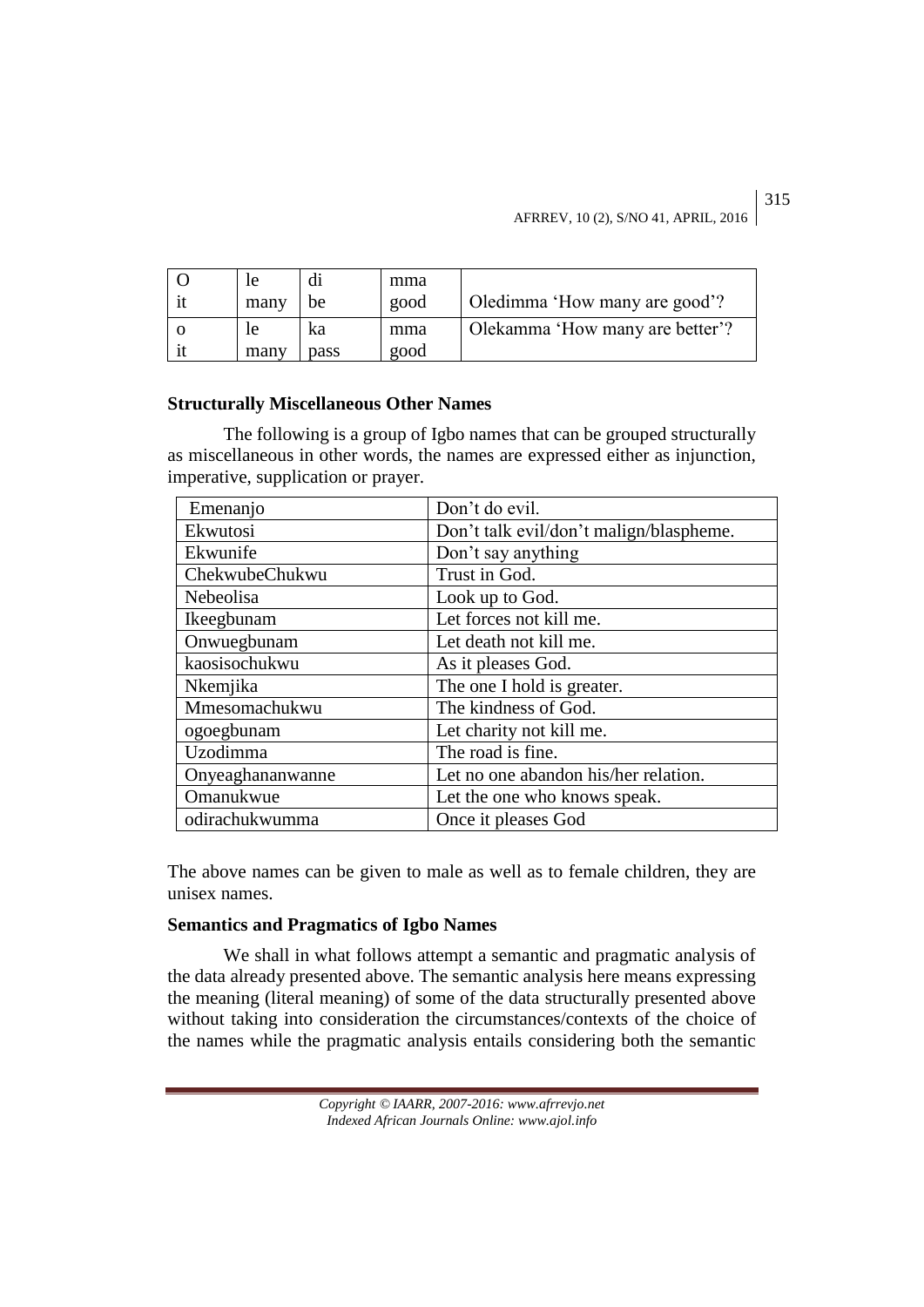meaning and the context/situation. In this paper, we shall discuss both semantic and pragmatic meaning at the same time for convenience sake. Only data with embedded meaning should be discussed.

The lexical names need no explanation because they are explicit though they were compositions but having been shortened over the years by clipping, the bearers of some of the names may not even know the full meaning of the names they bear.

#### **Noun-noun Igbo Names Designed for Male Children**

Starting from our first data, noun-noun Igbo names for male children, it is observed that the name 'Dike' structurally glossed as di 'husband'+ ike 'power' literally means (husband of power) semantically stands for powerful and courageous person. Pragmatically, such names are given to children following the projections/aspirations of parents, either what they (parents) would have loved to be or achieved, or what they would like their children to achieve or become. Man is regarded as powerful in the Igbo culture and he imposes his authority on the wife as 'di' which connotes authority and power, that is why the interpretation of 'di' gives the impreesion or suggests powerful. For instance, Dinwenum ('di' husband+ 'nwe' possess+ nu 'enclitics' + 'm' me), (husband who own me) in Igbo means 'my Lord' which implies that di can also be glossed as 'lord'. The husband is in other words the Lord of his wife. It may be necessary to remark here that whatever 'di' is affixed to insinuates authority, power, force and strength in Igbo. The following examples elucidate further the point made:

|        | Dimkpa - A very strong man/courageous man |
|--------|-------------------------------------------|
| Dimgba | - A renowned wrestler                     |
| Dinta  | - An astute hunter                        |
| Diji   | - A great farmer, etc                     |

The rest of the names on the first list of noun-noun section of male Igbo names are semantically explicit therefore may not need further analyses. They are selfexplanatory, so we leave them as they are.

On the second list of the noun-noun Igbo names are given to female children; we observed also that they are explicit except perhaps the last one; 'Ugboaku' (ugbo 'vehicle' + aku 'wealth') ugbo, which semantically means vehicle in Igbo can stand for any vehicle, in other words, the meaning it takes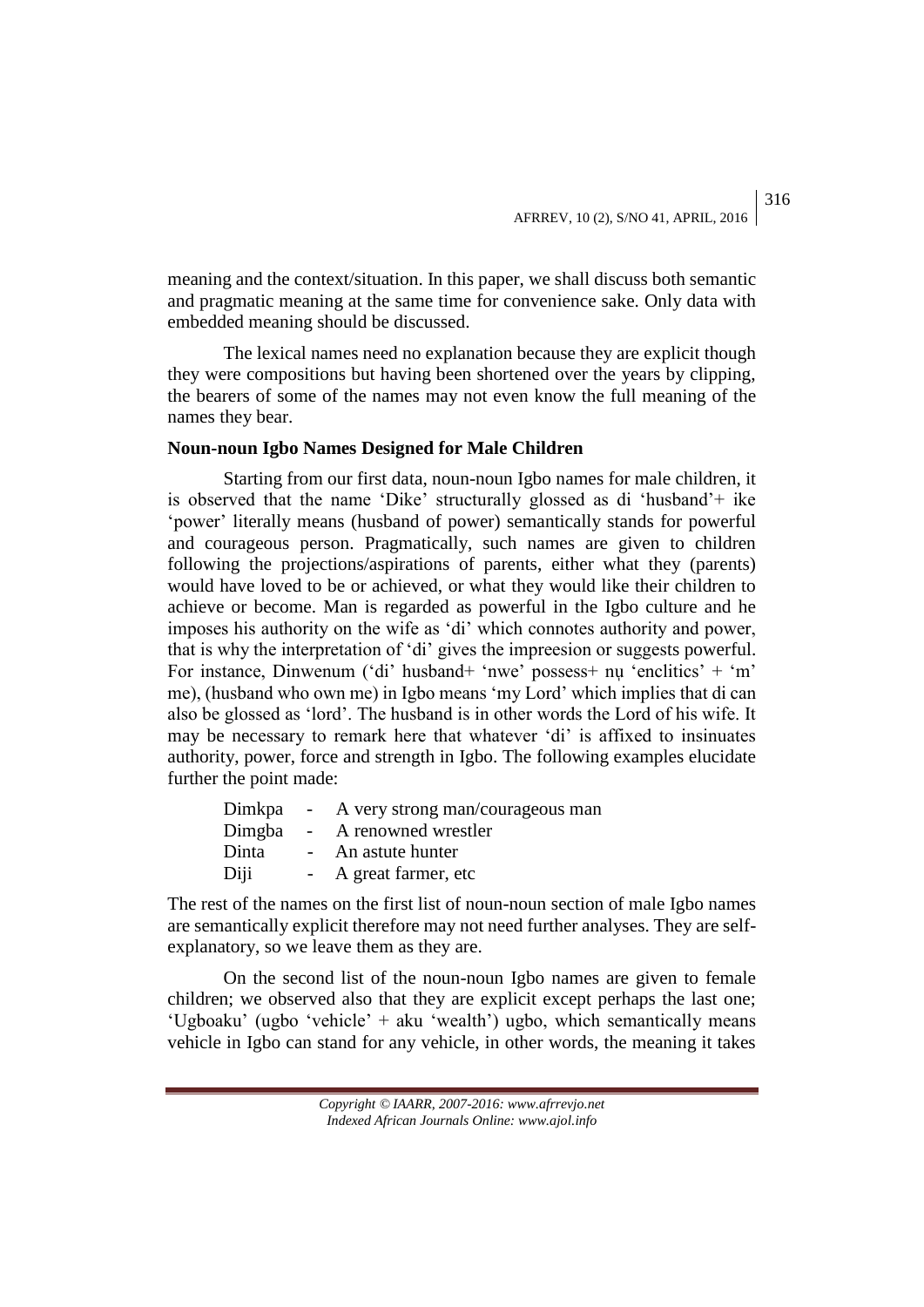depends on the determinant/adjective that follows it. Pragmatically, a child named 'Ugboaku' implies that through the birth of the child wealth has come to the family. Wealth in this case can be money or property/fortune. It all depends on what the name givers expect or have experienced through the birth of the child or the circumstances surrounding the birth of the child in question. Note also that the names Nwaaku/Adaaku have also the same semantic content as Ugboaku, the difference lies in the determined (nwa 'child', Ada 'daughter and Ugbo 'vehicle') as the determined remains the same (wealth or fortune/property) in each context.

#### **Noun-Verb Male Names**

In the noun-verb Igbo names for males we shall analyse the following names: Akakuru, Ifedi, Onuwkube, Onumajuru, Umekwulu.

*Akakuru* semantically means 'let hand carry child'. Pragmatically, it may be that the parents before the birth of the child had agonized for children/childlessness, had prayed for the fruit of the womb, or might have visited many native doctors and prayer houses. When finally, the child arrives, it is like an exclamation: 'behold the child in my arm' (aka m kurunwa).

*Ifedi* semantically means 'something exists'. The 'Something' in this case may be positive or negative. It all depends on the circumstances surrounding the birth of the child. Pragmatically, it may be that the environment was very hostile to the parents during the gestation period of the child, may be they suffered untold hardship before, during and after the birth of the child and not willing to explicitly describe their ordeal, remain implicit. This is a negative connotation of the name. The positive connotation is a situation where love abounds and the parents experienced unlimited love and assistance from God and their relations and neighbours before, during and after the birth of the child. To express this goodness and kindness they had received, the parents can simply acknowledge the name of that baby. In this case, it is a positive recognition of the goodness of God and man.

*Onuwkube* literally means (let mouth start talking), this name expresses the experienced of the parents either before either before or during their marriage. People and other relations must have talked, slandered and defamed the character of either of the spouses in order to prevent them from getting married or for other reasons best known to them. If the couple eventually get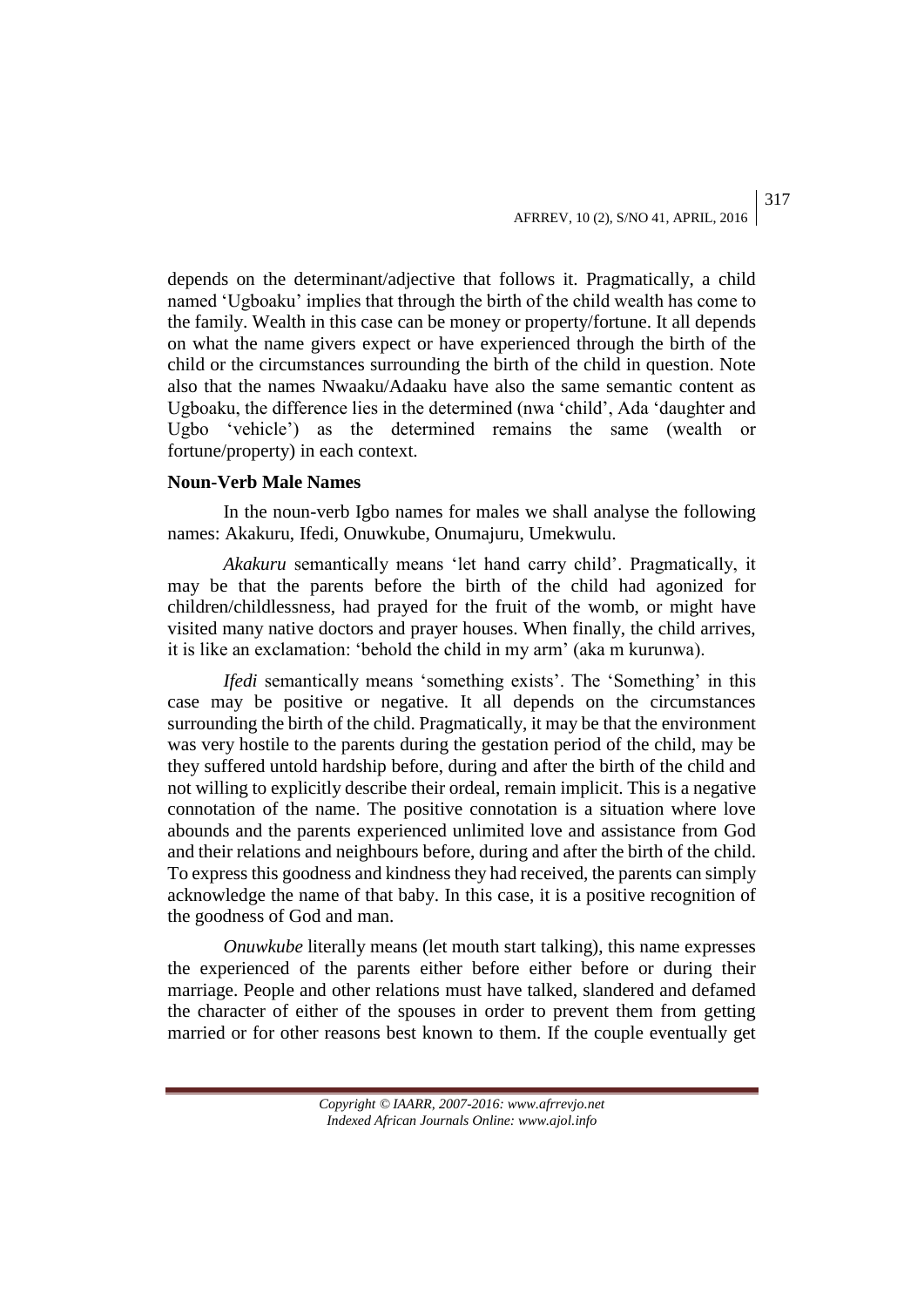married and get children the tendency may be to express their experience through the names of their children. In this case, they are saying that people may start talking and continue whatever they want to say. This also may be positive or negative as the case may be.

*Onumajuru/Onumajuru* literally means (let anger/bitterness cease or let mouth relent). This expresses the state of mind of the name giver's anxiety. The situation that can bring about each of the versions of the names is varied; it is the tone that determines the intended meaning of the name giver.

For the first has to do with anger that being begged to cease, one possibility is seen in the family where there has been war/quarrel/malice for a long time, may be that they now want to make peace with one another, the name giver expresses his aspiration by this name that sues for peace. It may also be that this family has suffered various calamities, hardships, deaths and all sorts of difficulties which could be *traced* to the misdeeds/evils of some of their ancestors, having discovered the source of their agony, they express their anxiety through the names they give to their children hence, let the anger/bitterness of the gods or that of the brethren cease.

In the same vein, the second meaning that is appealing to the mouth to relent is making the appeal because either that there has been so much bitterness and people have been quarrelling, talking, slandering and maligning one another in the community, such situation can move a parent/parents in such a community to give such names to their children.

Umekwulu literally means (let miscarriage cease), this sort of name is normally encountered in a situation where a woman has experienced so many miscarriages (deaths of children either before birth or after birth at young age). When parents lose their children in other words, when children die before their parents, we say the parents are suffering from *'ume'*. When parents have suffered this misfortune/loss for a long time, they spontaneously tell the *'ume'*. To stop by giving the kind of name to their new born babies and it hears because the *'ume'.* Most often stops.

The noun-verb Igbo names designed for female children listed above appear explicit enough to demand further explanation. Semantically, they need no explanation or definition. Pragmatically, there is always some reason even for such names. Take for instance the name *'Chimalu'* literally glossed as 'let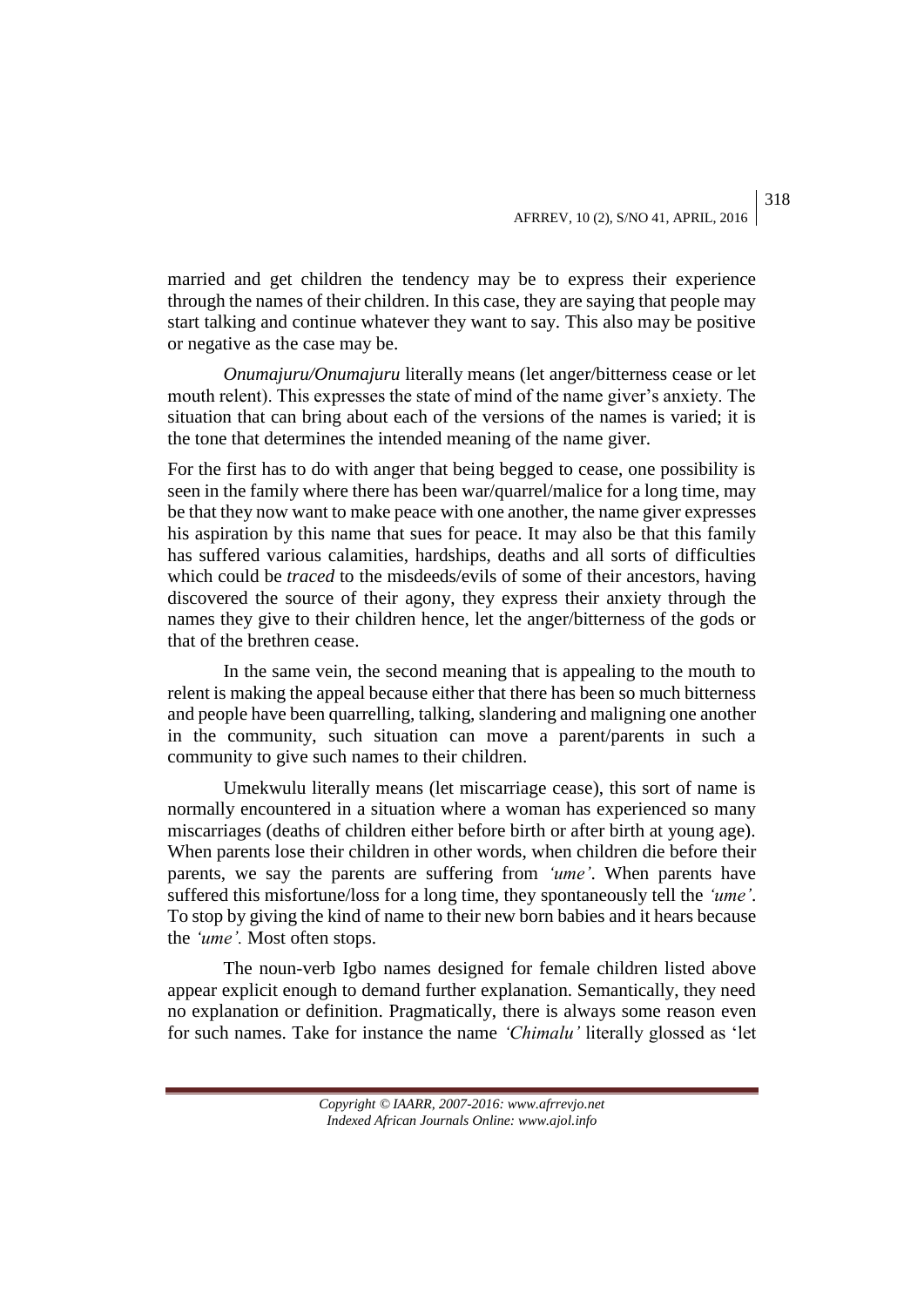God know'. One would ask, 'let God know what?' there must be a serious allegation/prejudice against the name giver or against the family which they had tried to explain or clear perhaps to no avail. The name giver/givers then resign the case to God by saying either 'let God know the truth'/ 'let God vindicate me/us.

'Chizoba' has perhaps a similar experience and similar explanation but instead of asking God to know the truth or to vindicate, asks Him (God) to save because may be in this case life may have been threatened. The rest of the names in this group are explicit enough to require explanation.

#### **The Noun-Verb-Compliment/Sentential Igbo Names Designed for Male Children**

Most of the names in this list though appear explicit, need some explanation because almost all of them are semantically loaded. Take for instance the name 'Aghadinuno', the term agha which literally is glossed war does not mean physical war. It means a psychological war waged in the family either amongst children and parents or against brothers, sisters, cousins, uncles or other relations. This battle is waged in the family in such a way that even children experience the absence of peace in the family/community. A child or children born into such a family/community at such a time will have no other name than what depicts the actual situation on ground. Similar names can be Anagbogu (let land intervene in the war), Anagboso (land cannot/does not run), and/or Akanegbu (it is hand that kills). The semantic and pragmatic implications of such names are borne out of the experiences of the ancestors.

The name Akobundu (wisdom is life) depicts the parent's aspiration/projection for the children. the name shows that the parents prize wisdom above every other virtue and would want their children to be endowed with such virtues.

Azubuike (literally glossed as back is power) signifies the importance of relations. Pragmatically, the name means that there is strength in cordial relationship. This name is synonymous with: Igwebuike, Ibebuike, Umunnabuike, etc.

Chibuzo/Chibuzo can be literally glossed as God is the road/God is the way or God leads the way. Whether it is God is the way or God leads the way,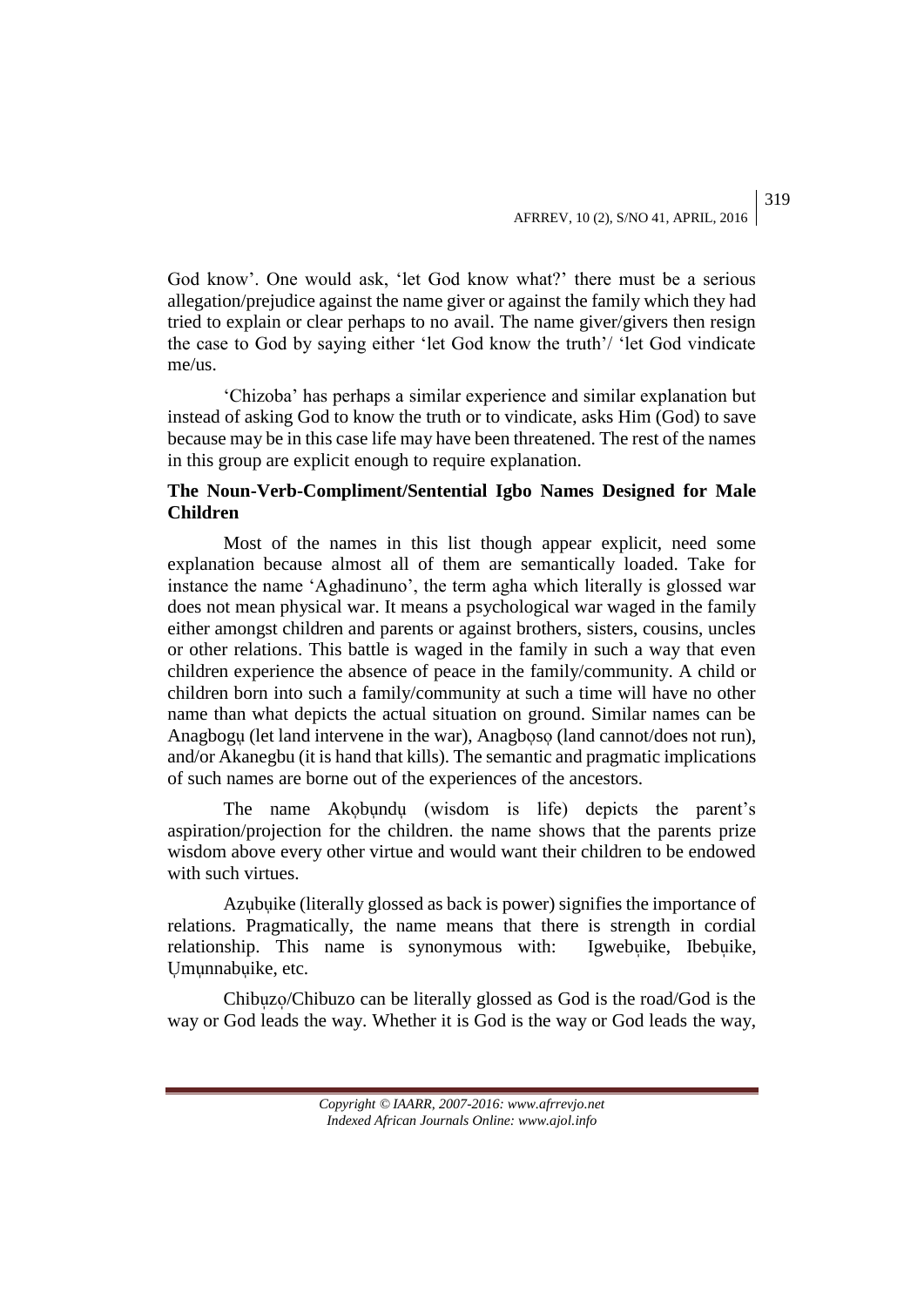it is the realization of the supremacy of God. Pragmatically, the name-givers are simply expressing their total dependence on God.

Onwubualili (literally glossed as death is torment): Death at all times and everywhere is a great torment. It is context free across all cultures.

Uzuakpundu (literally glossed as blacksmith does not weld life): this name summarises the Igbo philosophy of life which believes that life is sacred and should not be destroyed. Because life is sacred, it is held in high esteem by all people.

#### **The Noun-Verb-Compliment/Sentential Names Designed for Female Children**

Under this group of names, we shall consider some of the following names: Mmagwuluaku, Ndidamaka, Nwaanyiabia, Nwaanyibuife, Nwakaego, Nwanneka, Obianuju, Obiageli and Uzoamaka.

Mmagwuluaku (literally glossed as beauty that exhausts wealth). This name has both present and future semantic interpretations. In the present, it may be that according to the parent's or name-giver's estimation, their daughter is very beautiful and that a lot of money has gone into that beauty. In the future analysis, it may mean that the beauty of the girl will cost a fortune or exhaust the fortune of the future spouse/suitor.

Ndidiamaka (literally glossed as patience is very good). This name expresses the great importance/value of patience. The circumstances that can bring about such a name is where people have suffered and borne so much hardship, so many trials and triumphed without soiling one's hand, we say that he/she has borne the difficulty with patience.

Nwaanyiabia (literally glossed as woman has come). This name announces the arrival of a baby girl in the family. Such names are normally given to children in families where only male children are born and the search is for female children. As soon as a female child is born in such a family, the exclamation is spontaneously: 'nwaanyiabia' and sometimes this exclamation becomes the child's name.

Nwaanyibuife (literally glossed as woman is something). This name seems to be the contrast of the immediate past name we discussed. In this case, the family has had series of female children and the search is for a male child.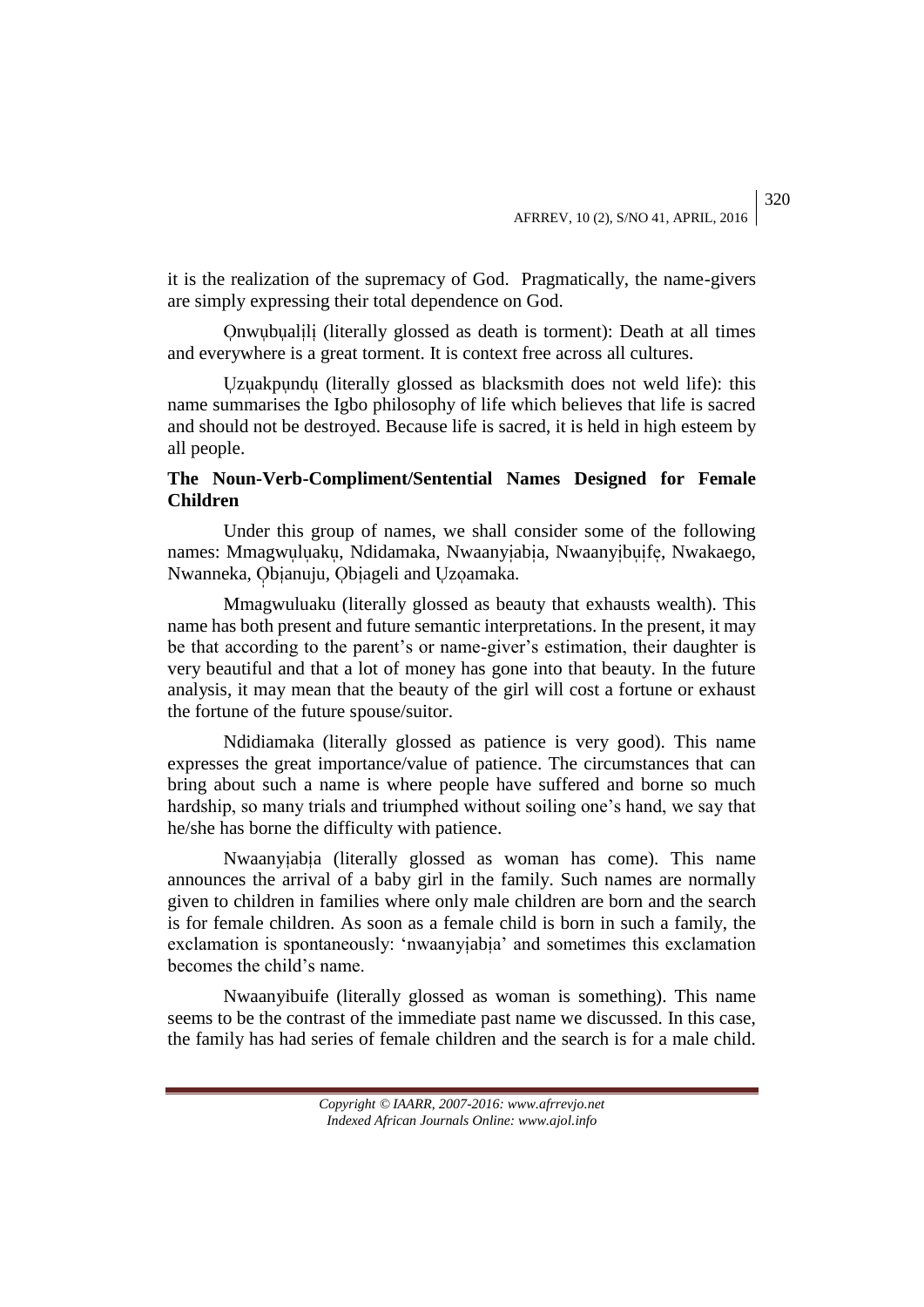In the traditional African society, the search for a male child is more problematic and tortuous for the woman than that for the female because of heritage. An Igbo woman who does not have a female child does not risk being driven away from the family but a woman who has only female children can be sent packing by the husband and his people in a typical traditional African setting. The above name and other similar names like: Obumnaeme/Obumnaeke, Nkechinyelu are examples of names that agonizing mothers of only female children could give to their female children and the names automatically deliver the intended message of the name-giver/givers.

Obiageli (literally glossed as she comes to eat/she has come to eat/enjoy). This name is normally given to baby girls born into wealthy families where there is affluence or where there are many other children before this particular child. It is an expression for a child in the midst of plenty. Similar names are as follows: Qbianuju, Qbianamma etc. They all express a state of affluence.

#### **A Group of Interrogative Phrasal Names Designed for Male Children**

Some Igbo names are questions which also express the projections of the parents or the actual situation in the family at the time of birth of the child. The following are explanations of few of them:

Afuluchianya (literally glossed as is God seen?). This name is normally given to children in expression of mixed feelings; it may be positive or negative. Whether it is in the positive or in the negative circumstance, the question whether anyone has seen God suggests different degrees of despair or courage. Similar names are: Ajuluchukwu, Amamchukwu. It is difficult to guess the message that the name-giver/givers wish to communicate through this name. the names are semantically opaque and only the name-givers may decipher their message.

Amandianaeze (literally glossed as does one know who to avoid?). This name has some similarities with the former one but the latter is a bit clearer in that its reference is to the people. This name is given to children where in environments where suspicion, misunderstanding and diabolical practices abound. The name-givers use such names to express their doubts and lack of confidence on people.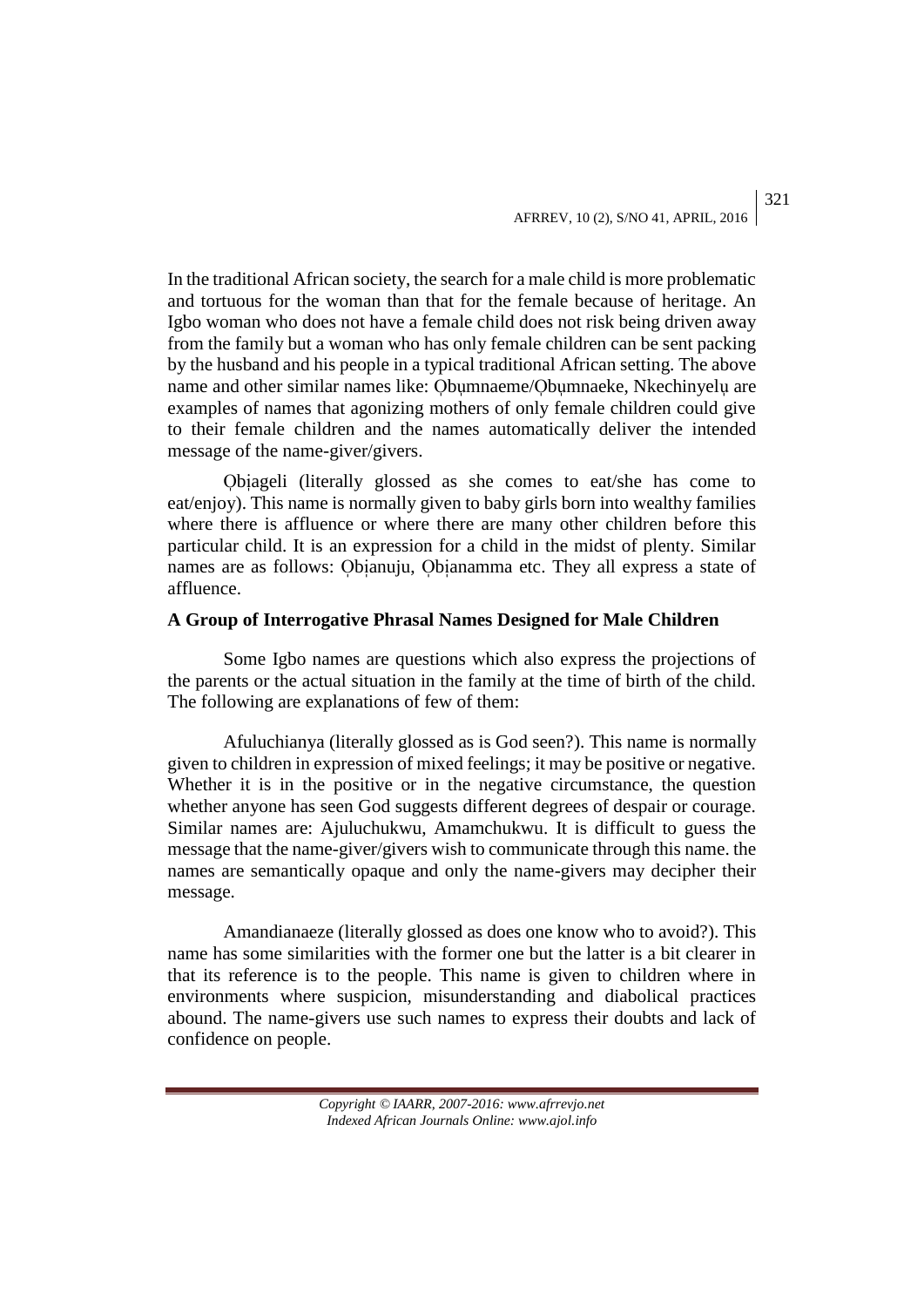Onyedikachukwu (literally glossed as who is like God?). This name is given to express the unlimted love, protection and mercy of God. It is given to show that God cannot be compared with any of his creatures in whatever way. However, kind a human being may be, he/she can never be compared with God. Similar names to this with some nuances are: Onyebuchi? Onyekachi?

Onyekozulu (literally glossed as who is self-sufficient?). This is given to express the limited power of man. It is normally given to children in situations where people oppress their fellow men. The oppressors may try to play God or prove that they are powerful, sometimes small natural trial puts them off. Then the oppressed may also wish to prove to them that they can never have absolute power, that even the rich cry and no condition is permanent. Similar names to this are: Onyenwuwa, Onyemaechi, Onyebuchi, Onyeneke etc.

#### **A Group of Interrogative Phrasal Names Designed for Female Children**

Majority of the names we encounter in this group are already discussed in the course of our discussion of other groups. We shall discuss the few that are different from the ones already treated.

*Afuluenuanya* (literally glossed as of what use is a woman)? This type of name is encountered in situations where a woman is harassed for giving birth to only female children. We have also mentioned familiar names that are given to such female children like: Obumnaeme, Obumnaeke, Nwaanyibuife, etc.

*A group of miscellaneous names that we classified for the purpose of this work as eithe*r *injunction, imperative, supplication, wish or prayer.* We shall simply group these names into parts: injunction/imperative and supplication/wish/prayer. We classify those names that appear as injunction or imperative as one and those that express personal wish and intention as supplication/wish/prayer.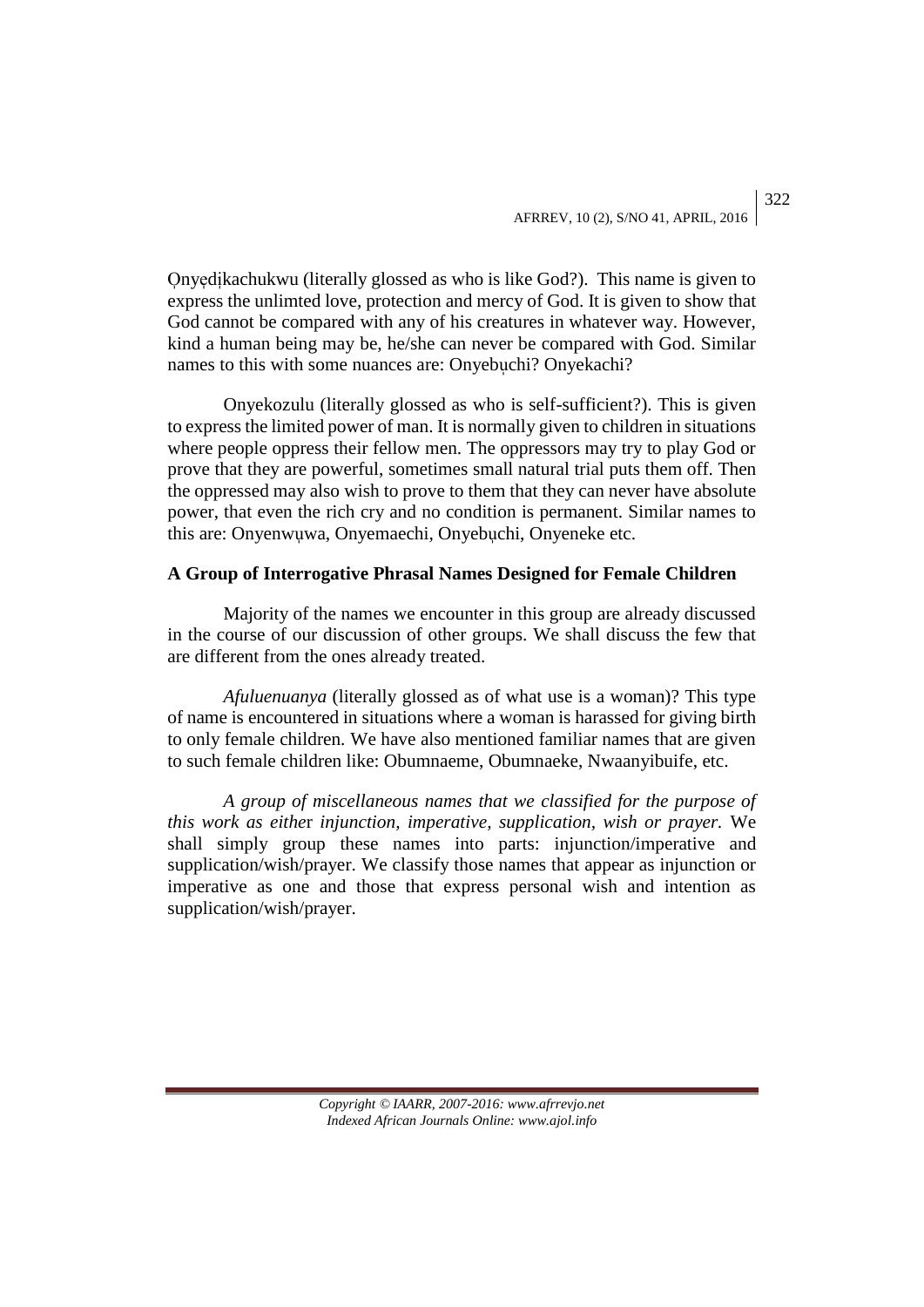| <i>Injunction/Imperative</i>                             | Supplication/wish/prayer                 |
|----------------------------------------------------------|------------------------------------------|
| Chekwubechukwu 'hope in God'                             | Ikegbunam 'let forces not kill me'       |
| Emefiana 'don't transgress the law'                      | Kaosisochukwu 'As it pleases God'        |
| Emenanjo 'don't do evil'                                 | Mmesomachukwu 'the goodness of<br>God'   |
| Ekwunife 'don't say anything'                            | Nkemdilim 'let my own remain for<br>me'  |
| Nebolisa 'Look unto God'                                 | Nkemjika 'let my own remain for<br>me'   |
| Omanukwue 'let he who knows<br>speak out'                | Odirachukwunma 'once it pleases<br>God'  |
| Onyegbuna 'let no one kill'                              | Ogoegbunam 'let kindness not kill<br>me' |
| 'let<br>Onyeaghanawanne<br>no<br>one<br>abandon brother' | Onwuegbunam 'let death not kill me'      |

The above are simple classification of what we called miscellaneous names according to their semantic groups. This group cannot be exhaustive.

#### **Conclusion**

This paper is a modest attempt to investigate the semantic and pragmatic meaning of some personal names. Our data consisted of personal names that are borne by both young and old Igbo male and female. From our analyses, we discovered that names in Igbo are philosophical. Some of the names are so semantically opaque that it is only the name givers and their relations that can decode the message being expressed. Some of the names are compressed through clipping such that even the intended meanings are sometimes evacuated, lost, or forgotten by the children. Otherwise Igbo names as said earlier, are not personal labels as in some cultures where names are given just as tag of identity. From our analyses, it is observed that Igbo names serve as windows through which information about an individual or a group is generated.